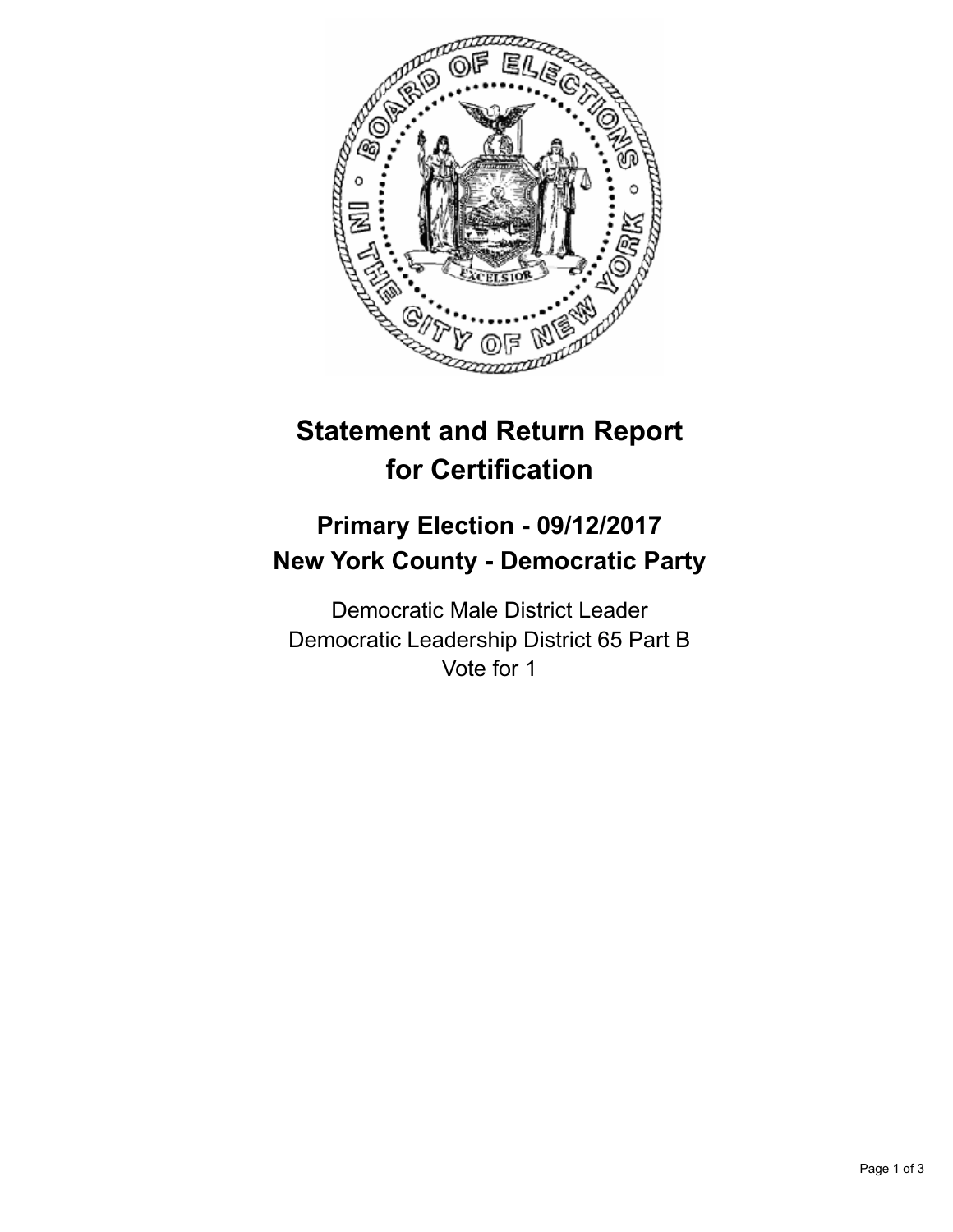

## **Assembly District 65**

| <b>PUBLIC COUNTER</b>                                    | 3,910 |
|----------------------------------------------------------|-------|
| MANUALLY COUNTED EMERGENCY                               | 0     |
| <b>ABSENTEE / MILITARY</b>                               | 78    |
| <b>AFFIDAVIT</b>                                         | 18    |
| <b>Total Ballots</b>                                     | 4,006 |
| Less - Inapplicable Federal/Special Presidential Ballots | 0     |
| <b>Total Applicable Ballots</b>                          | 4,006 |
| <b>KEN PASKAR</b>                                        | 1,030 |
| PEDRO A. CARDI                                           | 1,503 |
| EILEEN BUDD (WRITE-IN)                                   | 1     |
| FRED CLEARANCE WALLACE #3 (WRITE-IN)                     | 1     |
| JACOB GOLDMAN (WRITE-IN)                                 | 3     |
| JEREMY SCHIFFRES (WRITE-IN)                              | 1     |
| JOHN FRATTA (WRITE-IN)                                   | 1     |
| MICHAEL HALPERT (WRITE-IN)                               | 1     |
| OLIVER HORVAT (WRITE-IN)                                 | 1     |
| PAUL NEWELL (WRITE-IN)                                   | 1     |
| PETER VALDEZ (WRITE-IN)                                  | 1     |
| RON R. MILLER (WRITE-IN)                                 | 1     |
| UNATTRIBUTABLE WRITE-IN (WRITE-IN)                       | 7     |
| <b>Total Votes</b>                                       | 2,552 |
| Unrecorded                                               | 1.454 |